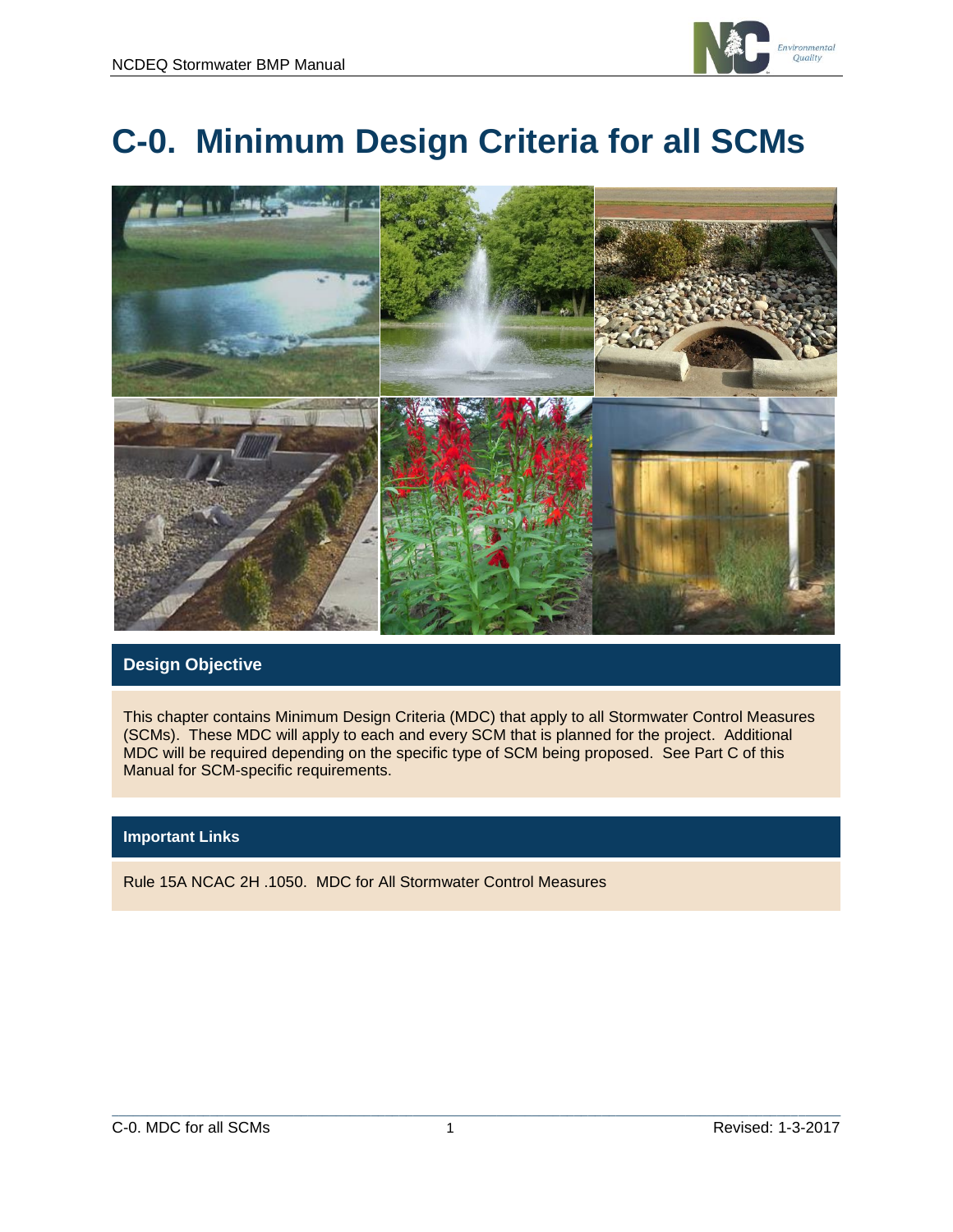

## **GENERAL MDC 1. SIZING.**

The design volume of SCMs shall take into account the runoff at build out from all surfaces draining to the system. Drainage from off-site areas may be bypassed. The combined design volume of all SCMs on the project shall be sufficient to handle the required storm depth.

See Part B of this Manual for information on how to calculate the volume of stormwater runoff. The required storm depth may vary depending on which stormwater program is applicable to a given project. The specific required storm depth is provided in each of the program rules. For example, Rule 15A NCAC 02H .1021(6) requires that for projects designed to achieve runoff treatment, the required storm depth is one inch for non-coastal HQW and ORW management zones.

#### **GENERAL MDC 2: CONTAMINATED SOILS.**

SCMs that allow stormwater to infiltrate shall not be located on or in areas with contaminated soils.

Some SCMs that allow water to infiltrate include: infiltration systems, bioretention cells, permeable pavement, and depending upon native soils, vegetated swales, level spreader-filter strips, and berms.

Information on contaminated soils can be found at:

- NC DEQ Division of Waste Management Brownfields Program: <http://deq.nc.gov/about/divisions/waste-management/brownfields-program>
- US EPA Brownfields: <https://www.epa.gov/brownfields>

## **GENERAL MDC 3: SIDE SLOPES.**

Side slopes of SCMs stabilized with vegetated cover shall be no steeper than 3:1 (horizontal to vertical). Retaining walls, gabion walls, and other engineered surfaces may be steeper than 3:1. Steeper vegetated slopes may be considered on a case-by-case basis if the applicant demonstrates that the soils and vegetation shall remain stable.

When steeper vegetated slopes are proposed, the applicant should take into account safety and ease of maintenance. Establishing vegetation is more difficult on steep slopes. The applicant should be able to demonstrate that suitable vegetation will be chosen and that they have a plan for maintaining the vegetation. Erosion control structures may need to be used in combination with vegetation on steep slopes.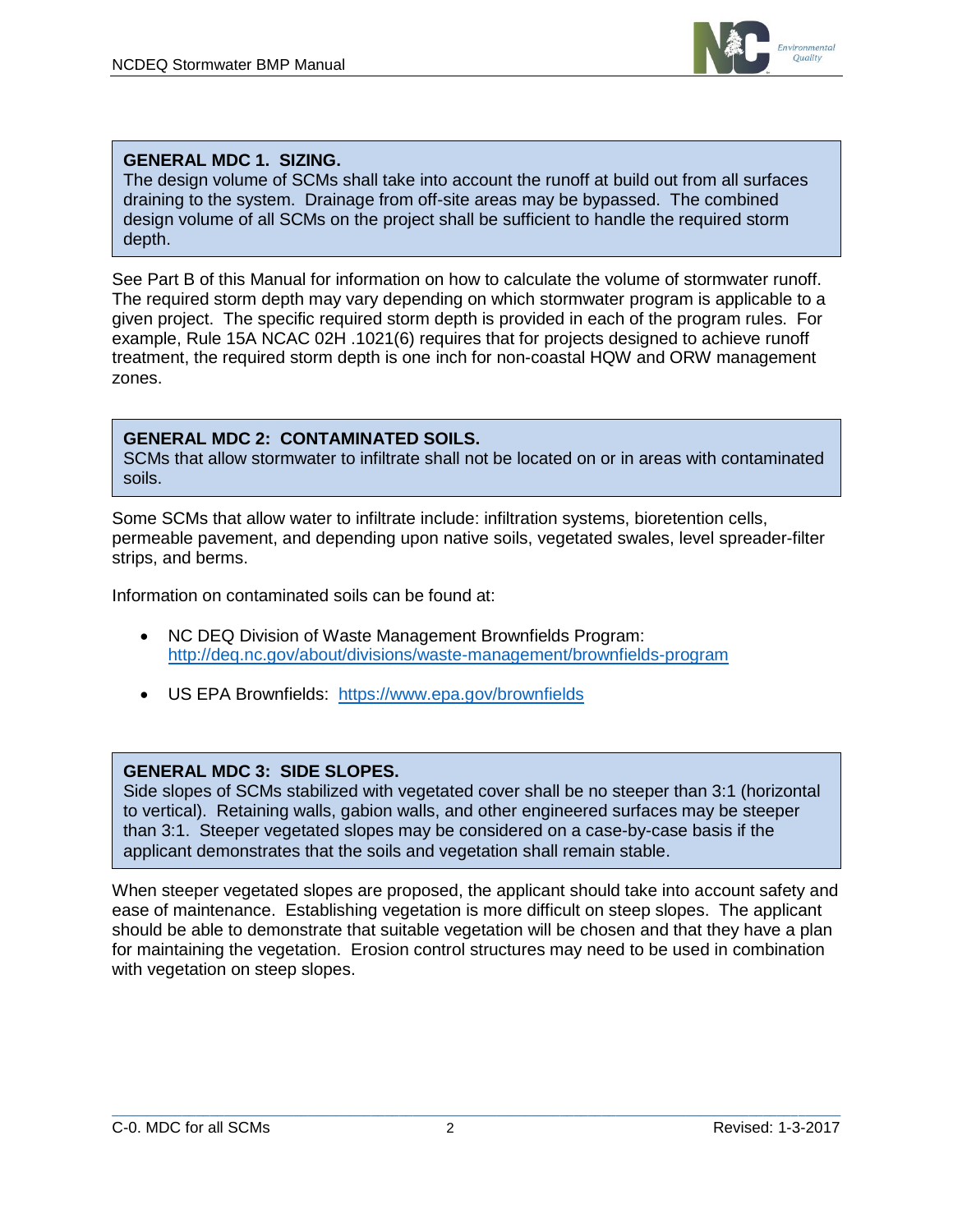

### **GENERAL MDC 4: EROSION PROTECTION.**

The inlets SCMs shall be designed to protect the SCM from erosion resulting from stormwater discharges. The outlets of SCMs shall be designed so that they do not cause erosion immediately downslope of the discharge point during the peak flow from the 10-year storm event as shown by engineering calculations.

Guidance on inlet and outlet protection can be found in Chapter 6, Section V. Outlet Protection & VI Inlet Protection of the NC Erosion and Sediment Control Planning and Design Manual:

[http://deq.nc.gov/about/divisions/energy-mineral-land-resources/energy-mineral-land-permit](http://deq.nc.gov/about/divisions/energy-mineral-land-resources/energy-mineral-land-permit-guidance/erosion-sediment-control-planning-design-manual)[guidance/erosion-sediment-control-planning-design-manual](http://deq.nc.gov/about/divisions/energy-mineral-land-resources/energy-mineral-land-permit-guidance/erosion-sediment-control-planning-design-manual)

#### **GENERAL MDC 5: EXCESS FLOWS.**

SCMs shall include an overflow or bypass device for inflow volumes in excess of the treatment volume, or, if applicable, the peak attenuation volume.

Recommend checking with county or municipality concerning local flood control or stormwater quantity control requirements.

## **GENERAL MDC 6: DEWATERING.**

SCMs shall have a method to draw down any standing water to facilitate maintenance and inspection.

Recommend pumping down wet ponds and wetlands rather than using a drawdown orifice at the invert to avoid discharging sediment.

#### **GENERAL MDC 7: CLEAN OUT AFTER CONSTRUCTION.**

Every SCM impacted by sedimentation and erosion control during the construction phase shall be cleaned out and converted to its approved design state.

Recommend having installed SCM's inspected and cleaned after each heavy rainfall in addition to inspection at the completion of the construction phase. Additional recommendations for Construction are contained in Part A of this Manual.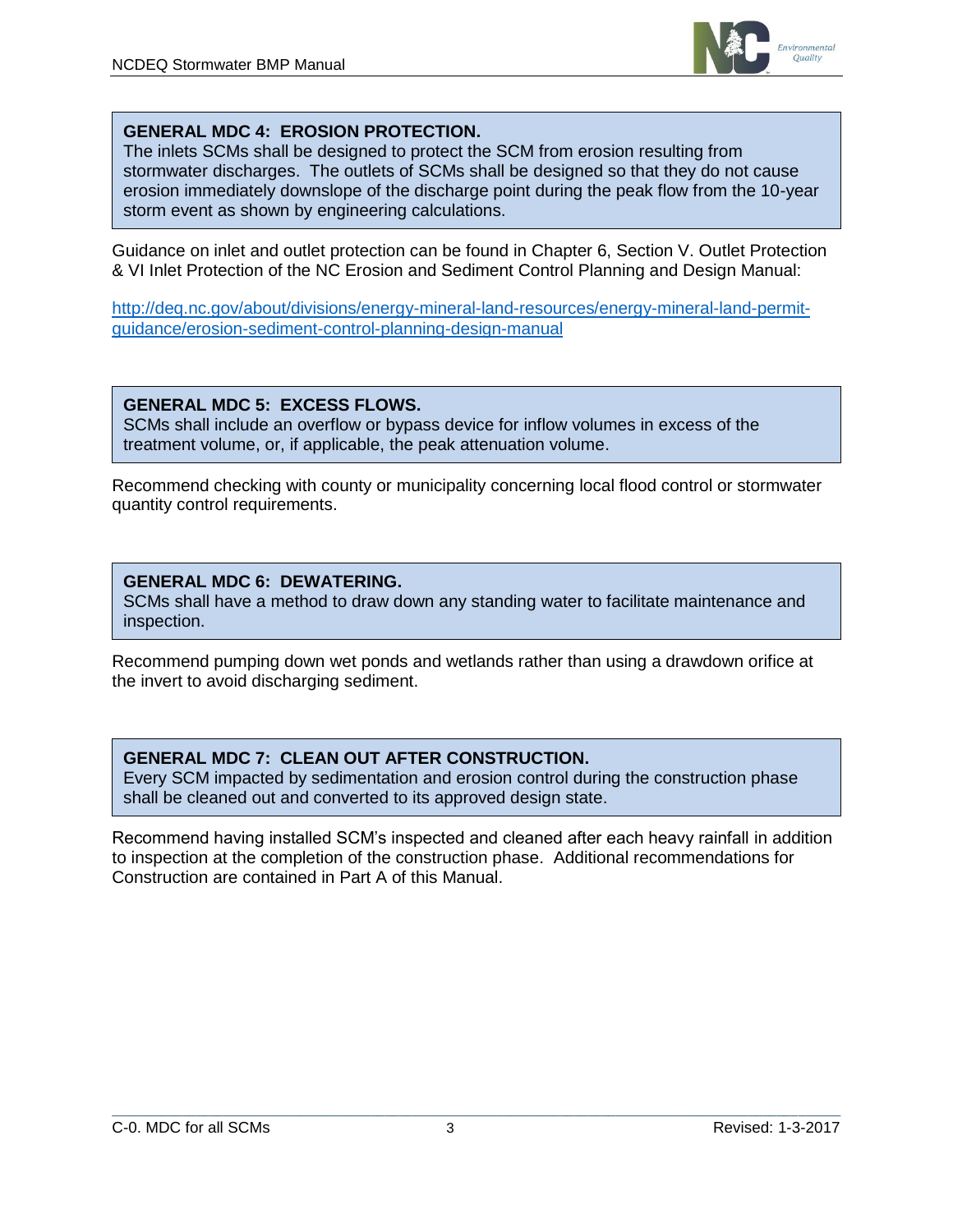

## **GENERAL MDC 8: MAINTENANCE ACCESS.**

Every SCM installed pursuant to this Section shall be made accessible for maintenance and repair. Maintenance accesses shall:

- (a) have a minimum width of ten feet;
- (b) not include lateral or incline slopes that exceed 3:1 (horizontal to vertical); and
- (c) extend to the nearest public right-of-way.

For SCMs that may require the use of large equipment for maintenance, such as wet ponds, a width of 25 feet is recommended for maintenance access. Direct maintenance access to the forebay should be provided for SCMs which utilize a forebay. Access for cleaning underdrain piping should be provided for SCMs which utilize underdrains.

## **GENERAL MDC 9: EASEMENTS.**

All SCMs and associated maintenance accesses on privately owned land except for those located on single family residential lots shall be located in permanent recorded easements. The SCM shall be shown and labeled within the easement. These easements shall be granted in favor of the party responsible for enforcing the stormwater program under which the SCMs were approved.

SCMs must have access and maintenance easements to provide the legal authority for inspections, maintenance personnel and equipment. The location and configuration of easements must be established during the design phase and should be clearly shown on the design drawings. The entire footprint of the SCM system must be included in the access and maintenance easement, plus an additional ten or more feet around the SCM to provide enough room to complete maintenance tasks. This SCM system includes the side slopes, forebay, riser structure, SCM device, and basin outlet, dam embankment, outlet, and emergency spillway.

In addition to the provisions required by Rule, it is recommended that maintenance easements specify who may make use of the easement and for what purposes. Where feasible, it is also recommended that SCMs be posted with conspicuous signage stating who is responsible for required maintenance and annual inspection. Signage should be maintained so as to remain visible and legible.

## **GENERAL MDC 10: SINGLE FAMILY RESIDENTIAL LOTS.**

Plats for residential lots that contain an SCM shall include:

- (a) the specific location of the SCM on the lot;
- (b) a typical detail for SCM to be used; and

(c) a note that the SCM on the property has been required to meet stormwater regulations and that the property owner may be subject to enforcement actions if the SCM is removed, relocated, or altered without prior approval.

DEQ recommends including, specific maintenance requirements/schedule for lots containing an SCM on the plat. The owner should maintain a copy of maintenance requirements and a log of maintenance activities that indicates the dates of each maintenance visit and the specific activities that were performed on those dates. Additional recommendations for Single Family Residential Lots are contained in Part E of this Manual.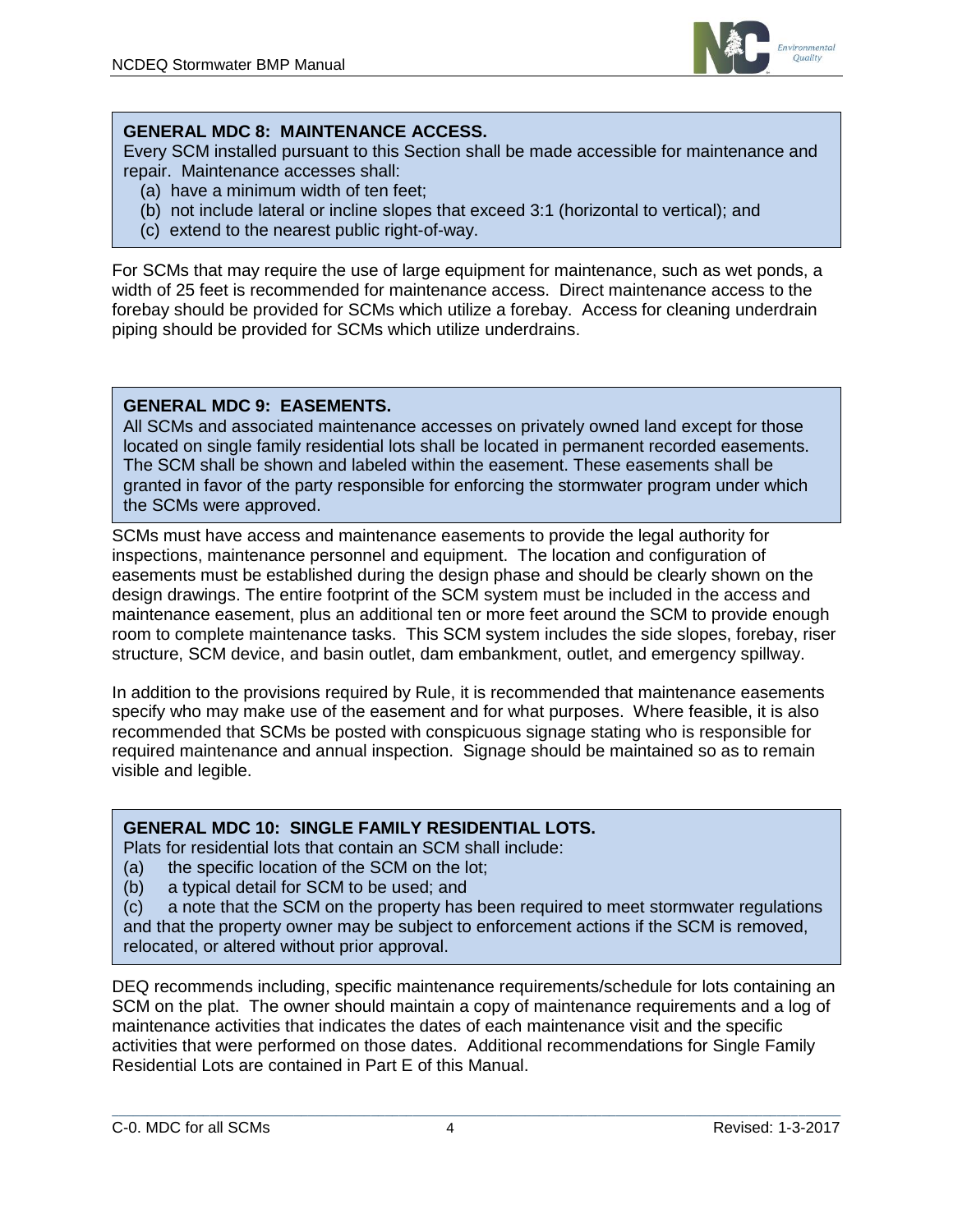

#### **GENERAL MDC 11: OPERATION AND MAINTENANCE AGREEMENT.**

The owner of the SCMs shall enter into a binding Operation and Maintenance (O&M) Agreement with the party responsible for implementing the stormwater program under which the SCMs were approved. The O&M Agreement shall require the owner to maintain, repair, or reconstruct the SCMs in accordance with the approved design plans and the O&M Plan. The O&M Agreement shall be referenced on the final plat and shall be recorded with the county Register of Deeds upon final plat approval. If no subdivision plat is recorded for the site, then the O&M Agreement shall be recorded with the county Register of Deeds so as to appear in the chain of title of all subsequent purchasers.

It is recommended that the O&M agreement require the owner or owners of the SCM to grant a right of entry in the event that the state or local permitting authority has reason to believe it has become necessary to inspect, monitor, maintain, repair or reconstruct the SCM. In no case shall the right of entry, of itself, confer an obligation on the state or local permitting authority to assume responsibility for the SCM.

Where SCMs are to be owned and maintained by a homeowners' association, property owners' association, or similar entity, it is recommended that the O&M agreement include the following provisions:

- (a) an acknowledgement that the association shall continuously operate and maintain the stormwater control and management facilities; and
- (b) establishment of an escrow account which can be spent solely for sediment removal, structural, biological or vegetative replacement, major repair, or construction of the SCM;

Additional recommendations for O&M agreements are contained in Part A of this Manual.

#### **GENERAL MDC 12: OPERATION AND MAINTENANCE PLAN.**

There shall be an O&M Plan for every project subject to this Rule. The O&M Plan shall specify all operation and maintenance work necessary for the function of all SCM components, including the stormwater conveyance system, perimeter of the device, inlet(s), pretreatment measures, main treatment area, outlet, vegetation, and discharge point. The O&M plan shall specify methods to be used to maintain or restore the SCMs to design specifications in the event of failure. O&M plans shall be signed by the owner and notarized. The owner shall keep maintenance records and these shall be available upon request by the party responsible for enforcing the stormwater program under which the SCMs were approved.

The long-term effectiveness of any structural BMP relies, above all, on appropriate maintenance. It is recommended that you use the O&M EZ form to create one O&M agreement for an entire site. For your convenience, only the cover page has to be signed and notarized. Additional recommendations for O&M plans are contained in Part A of this Manual.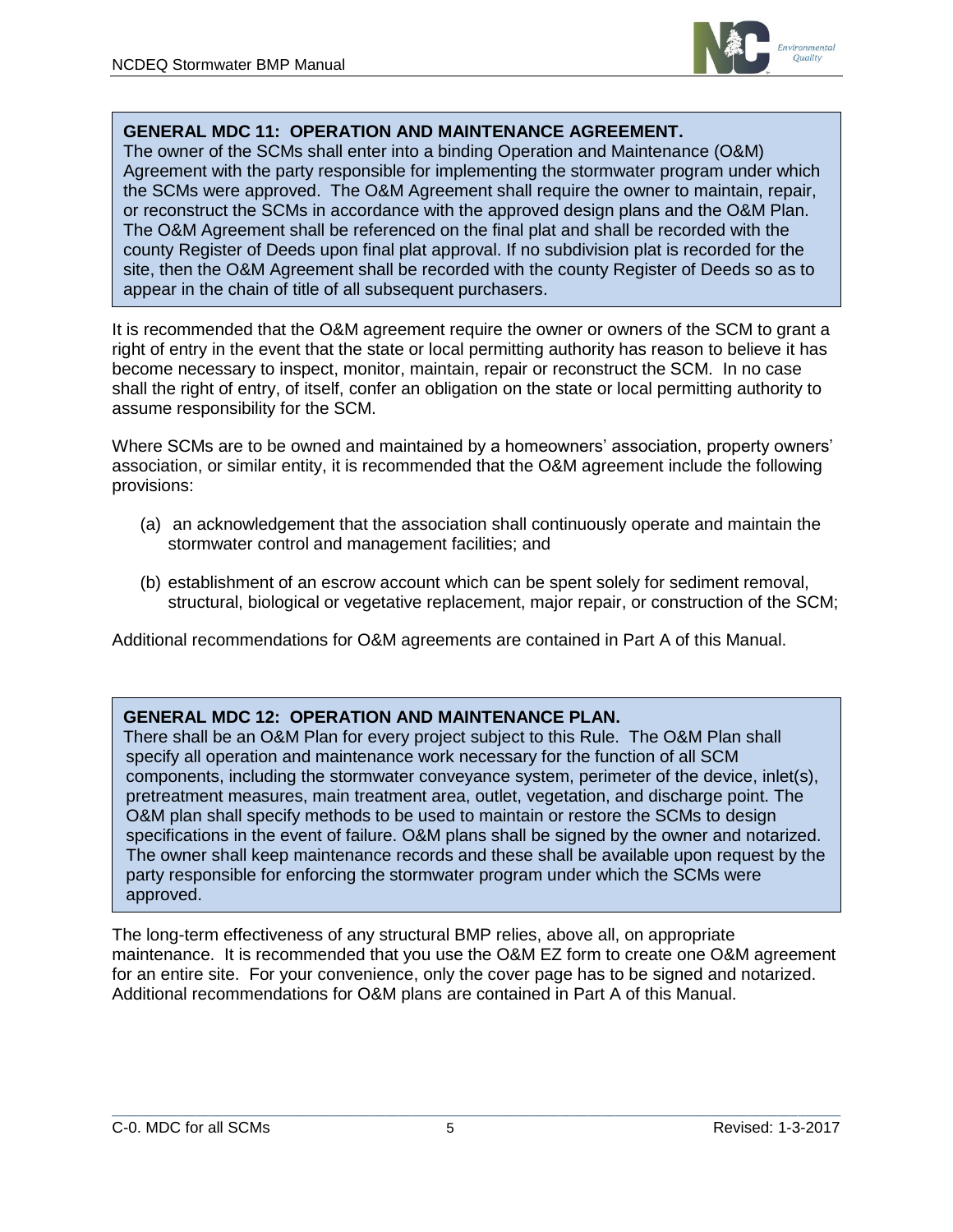

#### **GENERAL MDC 13: SCM SPECIFIC MINIMUM DESIGN CRITERIA (MDC).**

Every SCM shall follow the applicable device specific MDC pursuant to Rules .1051 through .1062 of this Section.

It is recommended that you use the Supplement-EZ form to create one master supplement form for the entire project. The Supplement-EZ form has been updated to reflect the new general MDC and SCM-specific MDC. Additional recommendations for SCM-specific MDC is contained in Part C of this Manual.

#### **GENERAL MDC 14: SCM DESIGNER QUALIFICATIONS FOR THE FAST-TRACK PERMITTING PROCESS.**

For the fast-track permitting process as set forth in Rules .1043 and .1044 of this Section, SCMs and components of SCMs shall be designed by persons licensed under Chapters 89A, 89C, 89E, or 89F of the General Statutes.

NCGS 89A Landscape Architects: [http://www.ncleg.net/enactedlegislation/statutes/pdf/bychapter/chapter\\_89a.pdf](http://www.ncleg.net/enactedlegislation/statutes/pdf/bychapter/chapter_89a.pdf)

NCGS 89C Engineering and Land Surveying: [http://www.ncleg.net/enactedlegislation/statutes/html/bychapter/chapter\\_89c.html](http://www.ncleg.net/enactedlegislation/statutes/html/bychapter/chapter_89c.html)

NCGS 89E Geologists Licensing Act:

[http://www.ncleg.net/enactedlegislation/statutes/html/bychapter/chapter\\_89e.html](http://www.ncleg.net/enactedlegislation/statutes/html/bychapter/chapter_89e.html)

NCGS 89F North Carolina Soil Scientist Licensing Act: [http://www.ncga.state.nc.us/EnactedLegislation/Statutes/PDF/ByChapter/Chapter\\_89F.pdf](http://www.ncga.state.nc.us/EnactedLegislation/Statutes/PDF/ByChapter/Chapter_89F.pdf)

## **GENERAL MDC 15: NEW STORMWATER TECHNOLOGIES.**

Applicants shall have the option to request Division approval of new stormwater technologies and associated MDC. Division approval shall be based on engineering calculations and research studies demonstrating that the new technology functions in perpetuity and is equally or more protective of water quality than the requirements of this Section.

Refer to Part F of this Manual for additional guidance on requesting approval of new stormwater technologies.